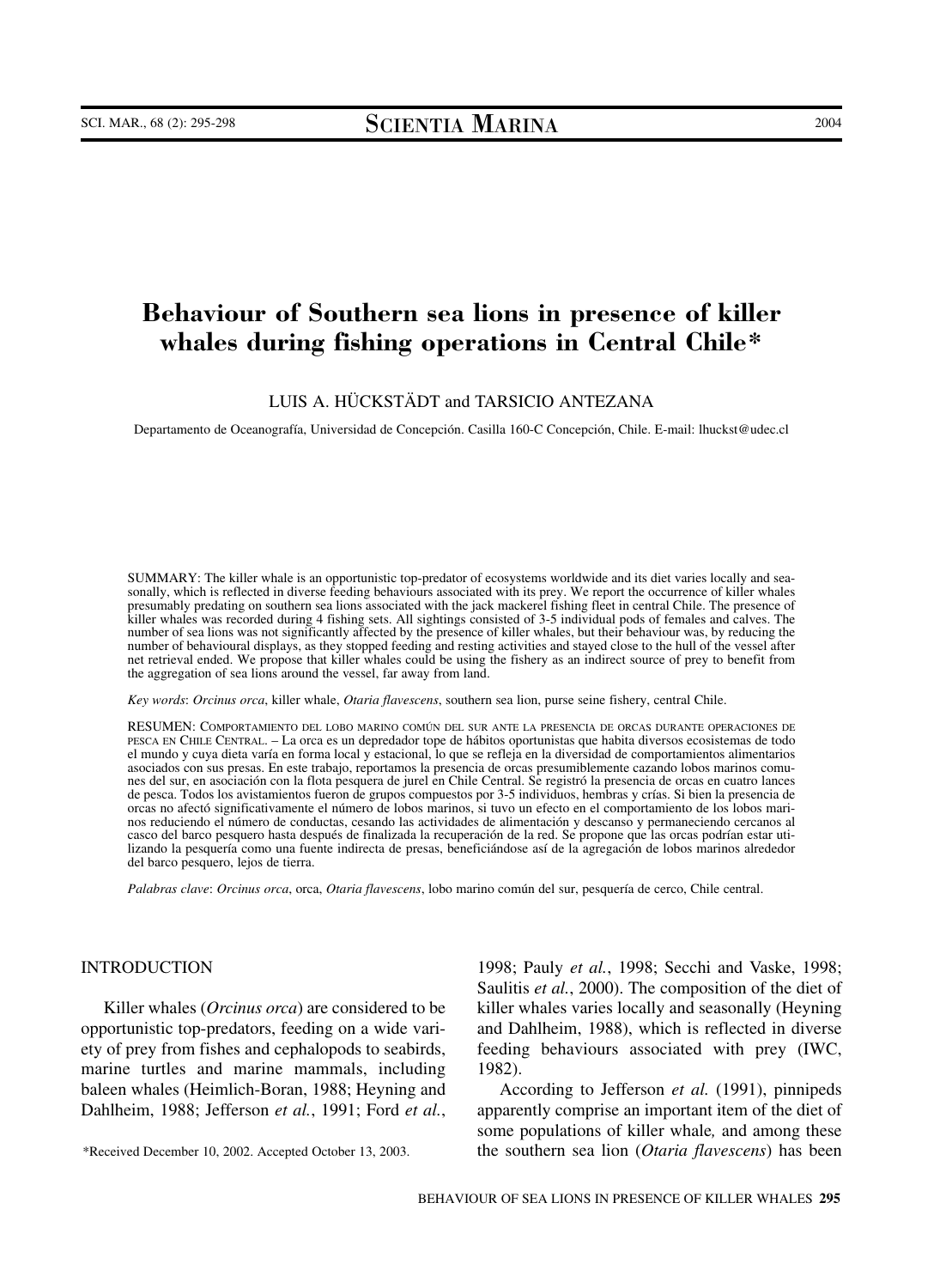frequently reported as a prey. Indeed, there are reports of predation on southern sea lions by killer whales, specifically from Argentinean Patagonia, where killer whales strand themselves while attempting to take prey in shallow waters (Lopez and Lopez, 1985; Hoelzel, 1991).

Killer whales have been reported from Pisagua (13º35'S) to the Bellinghausen Sea (70º23'S), including the Juan Fernandez Islands (Aguayo-Lobo *et al.*, 1998) but the population size in Chilean waters is unknown. Southern sea lions occur along the entire coast of Chile with a population size of *ca.* 100,000 individuals (Vaz-Ferreira, 1979; Sielfeld *et al.*, 1977; Venegas *et al.*, 2002).

Southern sea lions interact with the jack mackerel (*Trachurus symmetricus*) industrial fishing fleet off central Chile (Hückstädt and Antezana, 2003). Here, we report the occurrence of changes in sea lion behaviour in the presence of killer whales associated with the Chilean jack mackerel purse seine fleet in central Chile.

## MATERIALS AND METHODS

Research cruises were carried out to study the interaction between sea lions and the jack mackerel fishing fleet between 36° and 39ºS during October 1999, totalling 32 fishing sets.

Observations of sea lions were made every 10 min during fishing operations in a circle of *ca.* 500 m radius around the vessel by means of  $10-30 \times 30$ binoculars, and checked by video camera records. The behaviour of sea lions was observed during 10 min periods focused on single animals, and all observed displays were recorded until they dived, according to Hückstädt and Antezana (2003). This is a qualitative approach, since it considers only the presence of specific displays.

Presence of killer whales was recorded during four sets: on October 10 (1 set), 18 and 19 on successive purse seine settings. The number and composition of killer whale pods was recorded and comparisons of the number and behaviour of sea lions in the presence or absence of killer whales were made.

The U-test (Zar, 1999) was used in order to discriminate the effect of killer whales on the number of sea lions around the purse seiner. The Wilcoxon matched pairs test (Zar, 1999) was employed to discriminate the effect of killer whales on the number of behavioural displays, since comparisons were conducted only for those periods of the set for which



FIG. 1. – Location of fishing sets with  $(0, n = 4)$  and without killer whales  $(A, n = 28)$  during purse seining for jack mackerel off central Chile.

data were available for both conditions (i.e. presence and absence of killer whales,  $n = 7$ ). Behaviours were grouped into four functional categories (Hückstädt and Antezana, 2003): feeding (behaviours associated with pursuing, handling and catching prey), movement (behaviours that led to individual displacement), predator avoidance (evasive behaviours displayed to avoid attacks by killer whales, mainly observed during the last phases of the fishing sets), and resting (leisure and playing behaviour and non-aggressive individual interactions).

## RESULTS AND DISCUSSION

The presence of sea lions was observed in 30 out of 32 fishing sets sampled, while killer whales were recorded during 4 fishing sets (Fig. 1). All sightings of killer whales consisted of pods with a minimum of three and a maximum of five individuals; only females and calves were observed (Table 1).

Killer whales approached the vessel once the purse seine set began, and remained there until it ended. The whales swam near the vessel as close as *ca.* 300 m from the vessel, or swam toward other nearby vessels.

Numbers of sea lions were not significantly affected by the presence of killer whales ( $U = 31.5$ ,  $p =$ 0.48); in fact, sea lions were absent from the set on just one occasion when killer whales were observed. The presence of the cetaceans around fishing vessels did affect the overall behaviour of the sea lions (Table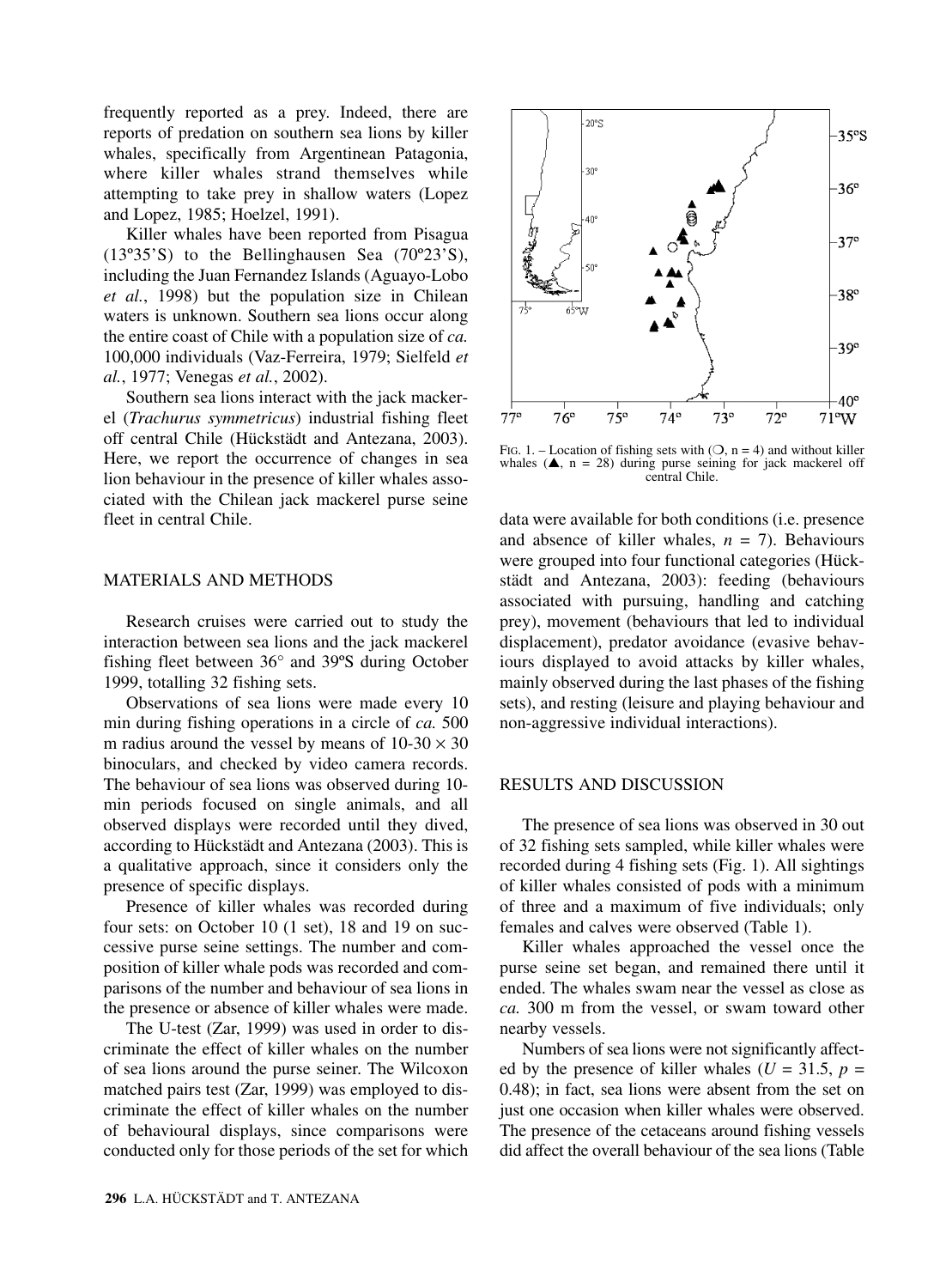TABLE 1. – Composition of pods of killer whales sighted during purse seine fishing operations in Central Chile.

| Pod | Number of individuals         | Date of<br>sighting | Time of<br>sighting |
|-----|-------------------------------|---------------------|---------------------|
| A   | 5 (not identified)            | October, 10         | 07:00               |
| B   | 3 (1 adult female; 2 calves)  | October, 18         | 13:30               |
| C   | 3 (1 adult female; 2 calves)  | October, 18         | 16:30               |
| D   | 4 (2 adult females; 2 calves) | October, 19         | 07:30               |

2), as well as movement displays (see Hückstädt and Antezana, 2003), but no effect was observed on the other behavioural categories (Fig. 2).

When killer whales were present, the sea lions stayed close to the hull of the vessel after net retrieval. In the presence of killer whales, sea lions swam alongside the moving vessel, "porpoising" close to the vessel's hull as other pelagic otariids do when travelling (Thompson *et al.*, 1998). When they could keep up with the speed of the vessel no longer, groups of sea lions swam away from the killer whales. Further on, killer whales swam toward these groups, but we did not observe direct hunting. Significant differences found in the frequency of movement displays could be related to avoidance of killer whales, and was clearly different to sea lion behaviour in the absence of the cetaceans.

On one occasion one pod (*D*) was observed for *ca.* 20 min at a steady distance of *ca.* 300 m from the vessel, flapping their tails against the water surface. An adult flapped its tail violently and calves then performed the same action. Tail-flapping, which is not a well-understood display (Heyning and Dahlheim, 1988), has been suggested to be a strategy for capturing small pelagic fishes (Domenici *et al.*, 2000). However, this behaviour has also been

TABLE 2. – Behavioural differences observed in southern sea lions around operating purse seiners in presence of killer whales (Wilcoxon test). Highlighted values indicate significant differences at a 95% confidence level. Comparisons were conducted for those periods of the fishing set for which data were available for both presence and absence of killer whales  $(n = 7)$ .

| Behaviour                       | <i>p</i> value |  |
|---------------------------------|----------------|--|
| All categories *                | 0.042          |  |
| Feeding <sup>*</sup>            | 0.076          |  |
| Movement <sup>*</sup>           | 0.018          |  |
| Predator avoidance <sup>†</sup> | 0.068          |  |
| Resting <sup>*</sup>            | 0.249          |  |

\* Behaviour decreased in presence of killer whales

† Behaviour increased in presence of killer whales

observed in killer whales hunting southern sea lions in Argentinean waters (Hoelzel, 1991). We did not observe killer whales feeding on fishes. Rather they waited until fishing was completed and then swam towards the sea lions when these were not able to swim by the side of the vessel.

In British Columbia waters (the northeast Pacific), two forms of killer whales which differ in diet composition have been identified: one form predates almost exclusively on fishes while the other consumes exclusively marine mammals or birds (Baird and Dill, 1995; Ford *et al.*, 1998). Individual populations of killer whales appear to specialise in particular types of prey, such as marine mammals or fishes (Baird, 2000). Along the Chilean coast, killer whales have been reported to prey on southern sea lions, South American fur seal (*Arctocephalus australis*), and fishes in southernmost waters (Capella *et al.*, 1999). In the study area, according to the fishermen's experience, killer whales often approach fishing boats to prey on sea lions (LAH, unpublished data).



FIG. 2. – Overall displays of southern sea lions, and partitioning among behavioural categories in the presence (black dots) and absence (open dots) of killer whales. The figure shows the combined data on the total number of displays observed for the whole study period.